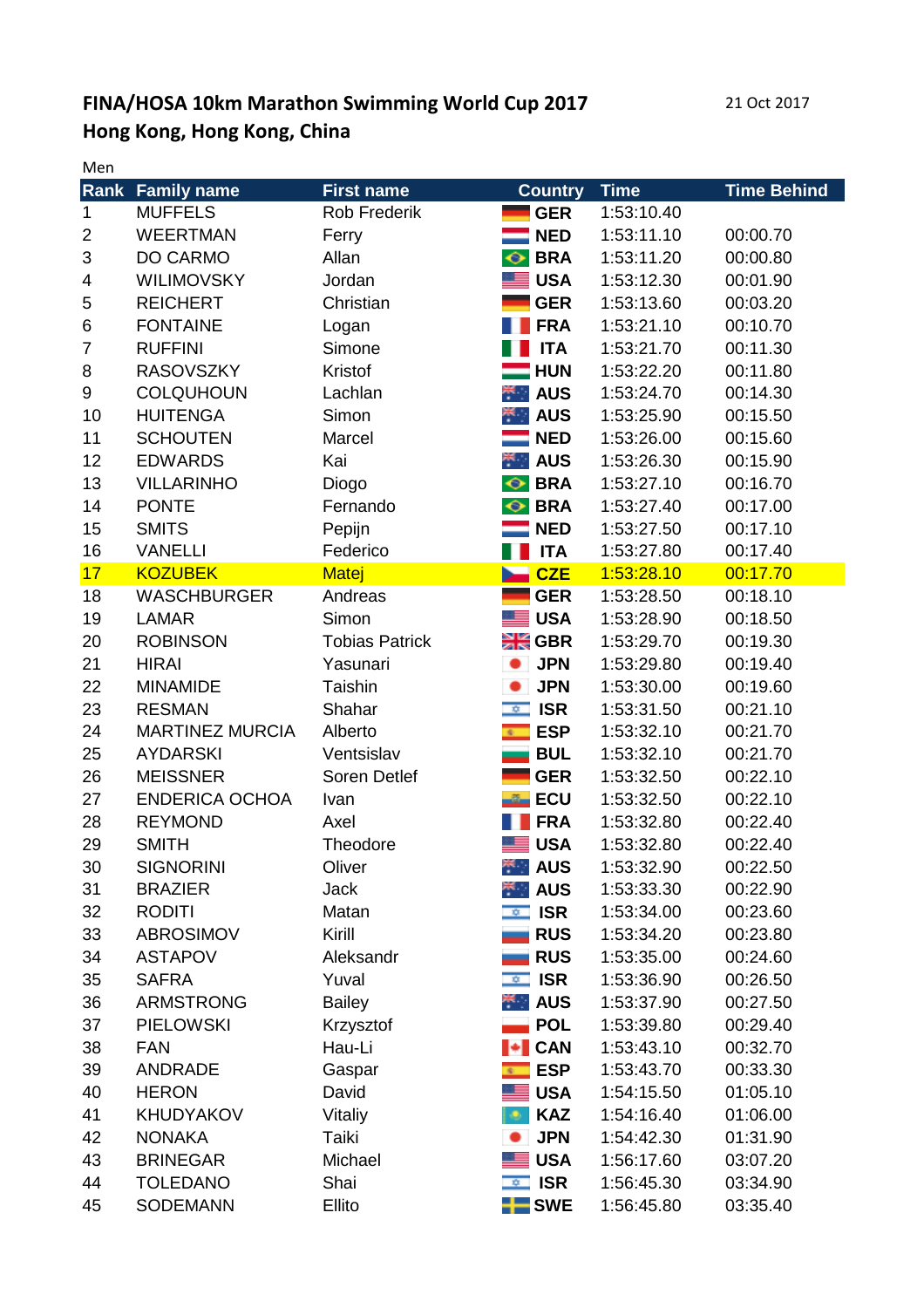| 46 | <b>BATTE</b>      | Clement              | <b>FRA</b>         | 1:57:26.10 | 04:15.70 |
|----|-------------------|----------------------|--------------------|------------|----------|
| 47 | AN                | Jiabao               | <b>CHN</b>         | 1:57:31.60 | 04:21.20 |
| 48 | <b>WRIGHT</b>     | Solomon              | $\star$ AUS        | 1:57:34.10 | 04:23.70 |
| 49 | <b>MAMUSHKIN</b>  | Artem                | <b>RUS</b>         | 1:57:39.50 | 04:29.10 |
| 50 | <b>MUNOZ</b>      | <b>Jeremias</b>      | $\blacksquare$ ARG | 1:57:39.80 | 04:29.40 |
| 51 | <b>GRAVLEY</b>    | <b>Brennan</b>       | <b>SALL</b>        | 1:57:44.30 | 04:33.90 |
| 52 | <b>AOKI</b>       | Yosuke               | <b>JPN</b>         | 2:03:19.70 | 10:09.30 |
| 53 | <b>DAWSON</b>     | Katelnikof Alexander | $\ \cdot\ $ CAN    | 2:03:46.20 | 10:35.80 |
| 54 | <b>CHEREPANOV</b> | Lev                  | <b>KAZ</b><br>l O  | 2:08:03.50 | 14:53.10 |
| 55 | <b>REDKO</b>      | Stanislav            | <b>KAZ</b><br>l O  | 2:08:52.30 | 15:41.90 |
| 56 | <b>POON</b>       | Ching Leung Sunny    | $\star$ HKG        | 2:11:22.00 | 18:11.60 |
| 57 | HUI               | Chun Hin             | $\frac{1}{2}$ HKG  | 2:12:15.80 | 19:05.40 |
| 58 | <b>KWAN</b>       | Ho Yin               | $*$ HKG            | 2:14:04.50 | 20:54.10 |
| 59 | <b>LAW</b>        | Lok Yin              | $\frac{1}{2}$ HKG  | 2:14:44.30 | 21:33.90 |
| 60 | <b>LEUNG</b>      | Chun Hei Bryan       | $*$ HKG            | 2:15:06.70 | 21:56.30 |
| 61 | <b>TSANG</b>      | Tsz Ho               | $*$ HKG            | 2:15:14.30 | 22:03.90 |
| 62 | <b>KWAN</b>       | Ka Lung              | $*$ HKG            | 2:15:55.20 | 22:44.80 |
| 63 | YAU               | Chung Kiu            | $*$ HKG            | 2:16:13.70 | 23:03.30 |
| 64 | LAM               | Chak Fung            | $\star$ HKG        | <b>OTL</b> |          |
| 65 | <b>CHAU</b>       | Singha               | $\frac{1}{2}$ HKG  | <b>OTL</b> |          |
|    | <b>ZHANG</b>      | Zibin                | <b>CHN</b>         | <b>DNF</b> |          |
|    |                   |                      |                    |            |          |

## Women

| <u>vvuiicii</u> |                         |                   |                         |             |                    |
|-----------------|-------------------------|-------------------|-------------------------|-------------|--------------------|
|                 | <b>Rank Family name</b> | <b>First name</b> | <b>Country</b>          | <b>Time</b> | <b>Time Behind</b> |
| 1               | <b>BRIDI</b>            | Arianna           | <b>ITA</b>              | 2:02:12.60  |                    |
| $\overline{2}$  | <b>CUNHA</b>            | Ana Marcela       | <b>BRA</b><br>◦         | 2:02:12.70  | 00:00.10           |
| 3               | <b>WUNRAM</b>           | Finnia            | <b>GER</b>              | 2:02:14.70  | 00:02.10           |
| 4               | <b>BECK</b>             | Leonie            | <b>GER</b>              | 2:02:14.80  | 00:02.20           |
| 4               | <b>BRUNI</b>            | Rachele           | <b>ITA</b>              | 2:02:14.80  | 00:02.20           |
| 6               | <b>MORIYAMA</b>         | Yukimi            | <b>JPN</b>              | 2:02:16.00  | 00:03.40           |
| $\overline{7}$  | <b>ANDERSON</b>         | Haley             | <b>USA</b>              | 2:02:16.30  | 00:03.70           |
| 8               | <b>AREVALO</b>          | Samantha          | <b>ECU</b>              | 2:02:16.90  | 00:04.30           |
| 9               | <b>JUNGBLUT</b>         | Viviane           | <b>BRA</b><br>$\bullet$ | 2:02:17.20  | 00:04.60           |
| 10              | <b>GUBECKA</b>          | Chelsea           | $\star$ AUS             | 2:02:18.30  | 00:05.70           |
| 11              | <b>FURST</b>            | Adeline           | <b>FRA</b>              | 2:02:18.70  | 00:06.10           |
| 12              | <b>OLASZ</b>            | Anna              | $\blacksquare$ HUN      | 2:02:20.50  | 00:07.90           |
| 13              | <b>GRANGEON</b>         | Lara              | <b>FRA</b>              | 2:02:23.70  | 00:11.10           |
| 14              | de MEMME                | Martina           | <b>ITA</b>              | 2:03:03.30  | 00:50.70           |
| 15              | <b>SULLIVAN</b>         | Erica             | <b>USA</b>              | 2:03:10.20  | 00:57.60           |
| 16              | <b>VERMEULEN</b>        | <b>Esmee</b>      | <b>NED</b>              | 2:03:14.50  | 01:01.90           |
| 17              | <b>RUIZ</b>             | Paula             | <b>ESP</b>              | 2:03:14.50  | 01:01.90           |
| 18              | <b>RONGIONE</b>         | Isabella          | <b>USA</b>              | 2:03:16.00  | 01:03.40           |
| 19              | de VALDES ALVAREZ       | Maria             | <b>ESP</b>              | 2:03:16.60  | 01:04.00           |
| 20              | <b>BOY</b>              | Lea               | <b>GER</b>              | 2:03:19.60  | 01:07.00           |
| 21              | <b>ERMAKOVA</b>         | Valeriia          | <b>RUS</b>              | 2:03:20.30  | 01:07.70           |
| 22              | <b>CARLIN</b>           | Jaz               | $\frac{316}{216}$ GBR   | 2:03:22.10  | 01:09.50           |
| 23              | XIN                     | Xin               | <b>CHN</b>              | 2:03:24.70  | 01:12.10           |
| 24              | <b>SPIWOKS</b>          | Jeannette         | <b>GER</b>              | 2:03:26.50  | 01:13.90           |
| 25              | <b>KOLESNIKOVA</b>      | Sofia             | <b>RUS</b>              | 2:03:28.80  | 01:16.20           |